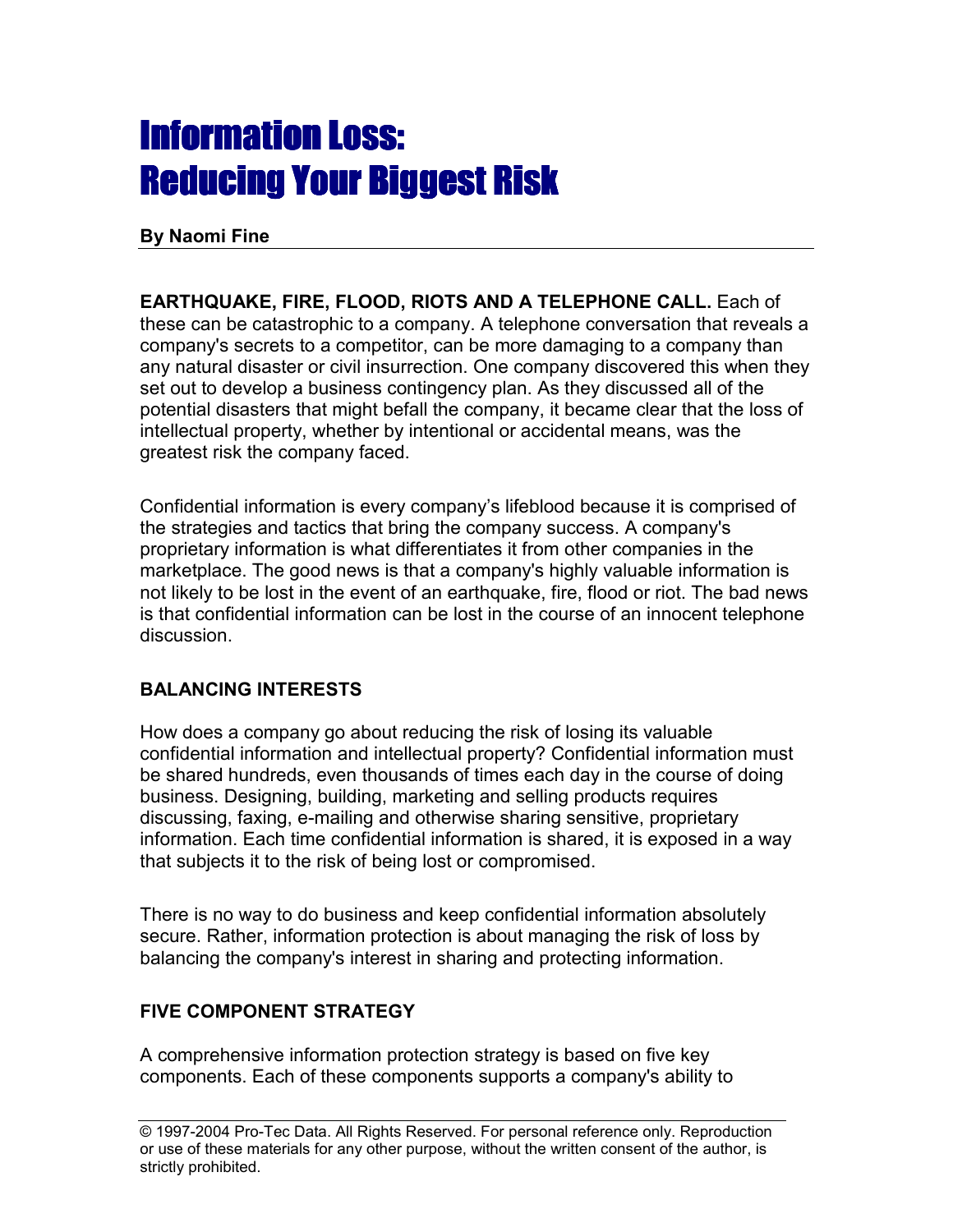empower employees and others who work with the company to balance its interests in both sharing and protecting information.

### **1. Information Inventory**

The first component of an information protection strategy requires the identification of the information a company considers confidential. Many companies develop inventories of their valuable information to as a reference for:

- **Educating employees:**
- **Architecting appropriate computer security;**
- Determining how to optimize intellectual property value.

# **2. Policy**

Every employee should sign a confidentiality agreement with the company as a condition of employment. While these agreements make clear an employee's obligation to protect the employer's confidential information, the agreement typically does not explain how to fulfill the obligation. An information protection policy should state the employees' responsibilities for fulfilling the obligation to protect the company's information.

#### **3. Communication**

Most important to protecting information is communicating to employees, and others who work with the company, so they understand which information is considered confidential and their responsibilities for protecting it. A one-time communication is insufficient. It is far more intuitive to share information than to protect it. Employees who work with confidential information every day get lulled into a sense of familiarity and forget that the information they work with is confidential. Therefore, an effective information protection strategy must include ongoing, attention-grabbing communication to employees and others who work with the company's confidential information.

# **4. Security Infrastructure**

A security infrastructure provides the tools and technical controls to implement information protection. The security infrastructure includes, among other things:

- Firewalls to limit access to computing resources;
- **Encryption programs to secure electronic communications;**
- Shredders to destroy obsolete confidential documents;
- Nondisclosure agreements for meetings with prospective vendors, consultants and job applicants; and

<sup>© 1997-2004</sup> Pro-Tec Data. All Rights Reserved. For personal reference only. Reproduction or use of these materials for any other purpose, without the written consent of the author, is strictly prohibited.  $\mathcal{L}$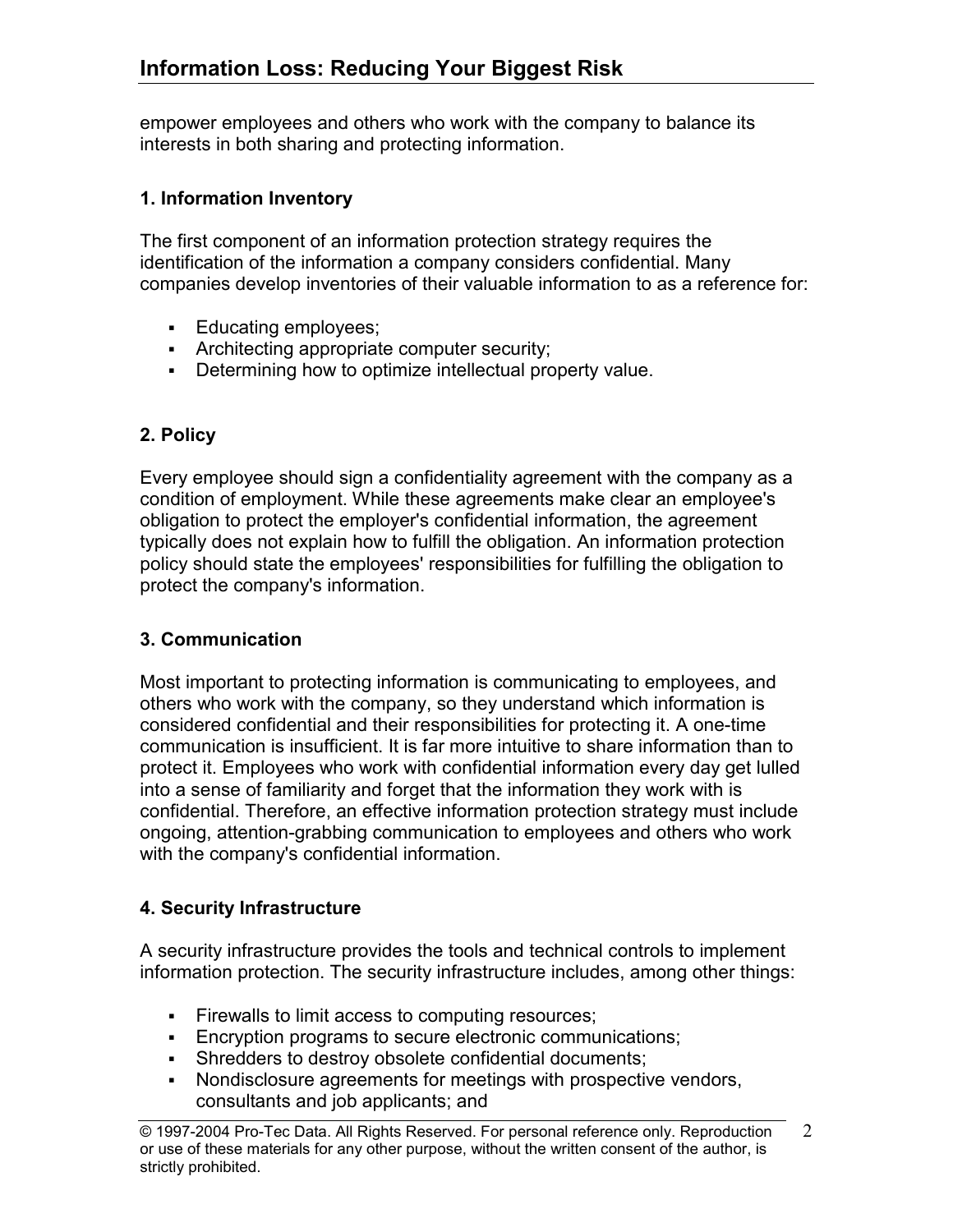Physical security controls, including locks on doors and filing cabinets.

# **5. Accountability**

An information protection strategy will only be effective if individuals with access to a company's confidential information are held accountable for protecting it. To hold individuals accountable, a company must "walk the talk" of the information protection strategy. In many cases, this means changing the corporate culture so that everyone understands that the company takes seriously the expectation that all those with access to confidential information will protect it.

Senior management must lead by example. Employees who violate the policy must be disciplined. Many companies include the responsibilities from the information protection policy in their management objectives and in the performance objectives for all employees.

# **OTHER COMPANIES' INFORMATION**

A comprehensive information protection strategy, consisting of the five components described above, is very effective for managing a company's risk of losing its valuable confidential information. In today's business environment, however, where companies not only share, but often receive confidential information, we must also be concerned with avoiding the unauthorized use of other companies' confidential information.

The Economic Espionage Act of 1996 (EEA) makes it a federal crime to take, download, receive or possess trade secret information obtained without the owner's authorization. Penalties for violation of the law include ten million dollars in fines and fifteen years in prison. It is prudent, therefore, to integrate an EEA compliance program into the information protection strategy. Luckily, an EEA compliance program includes, though it is not limited to, the five components described above.